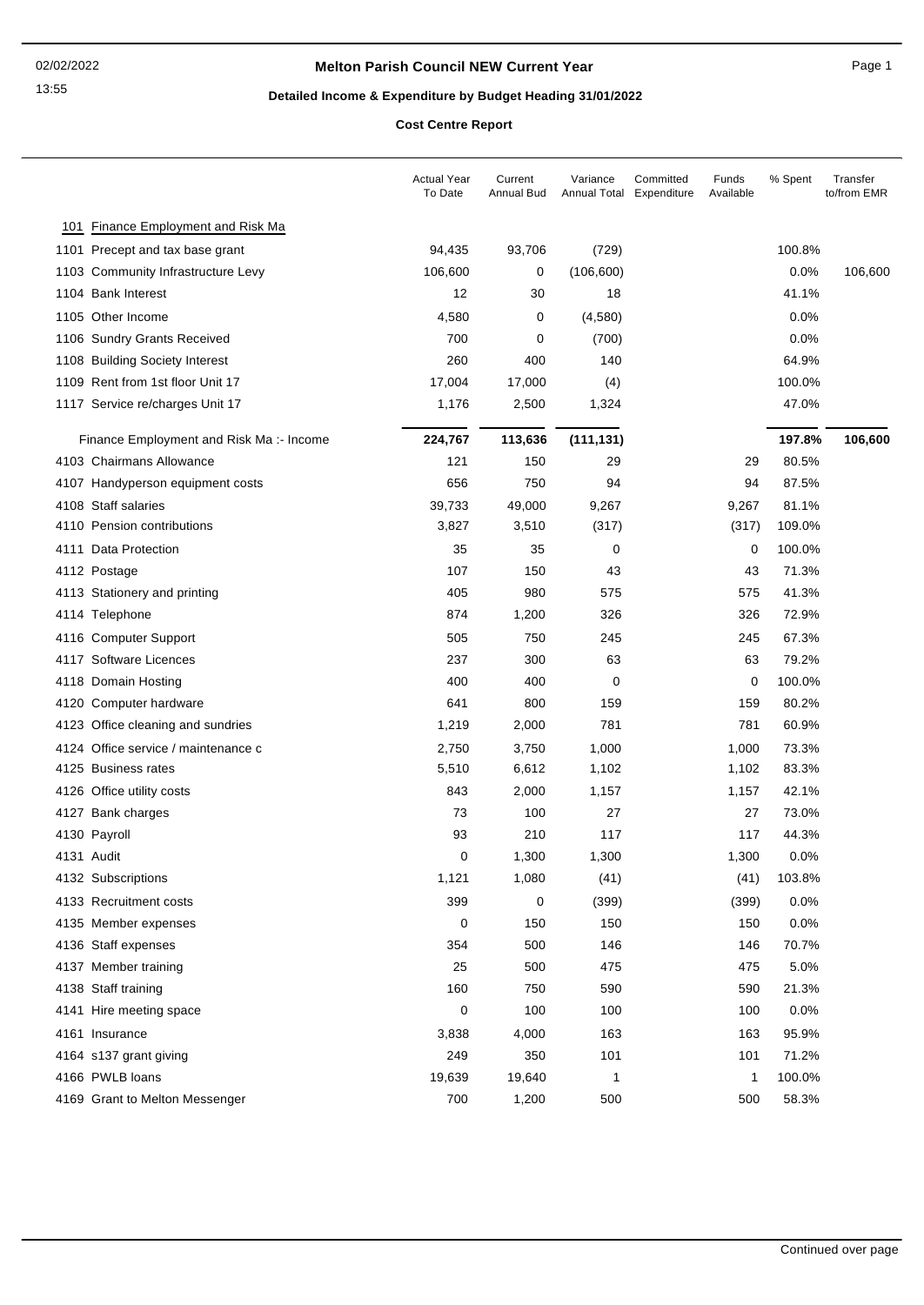### **Melton Parish Council NEW Current Year** Page 2

# **Detailed Income & Expenditure by Budget Heading 31/01/2022**

**Cost Centre Report**

|      |                                                           | <b>Actual Year</b><br>To Date | Current<br>Annual Bud | Variance   | Committed<br>Annual Total Expenditure | Funds<br>Available | % Spent | Transfer<br>to/from EMR |
|------|-----------------------------------------------------------|-------------------------------|-----------------------|------------|---------------------------------------|--------------------|---------|-------------------------|
|      | 4171 General maintenance budget                           | 718                           | 1,000                 | 282        |                                       | 282                | 71.8%   |                         |
|      | Finance Employment and Risk Ma :- Indirect<br>Expenditure | 85,233                        | 103,267               | 18,034     | $\bf{0}$                              | 18,034             | 82.5%   | 0                       |
|      | Net Income over Expenditure                               | 139,534                       | 10,369                | (129, 165) |                                       |                    |         |                         |
| 6001 | less Transfer to EMR                                      | 106,600                       |                       |            |                                       |                    |         |                         |
|      | <b>Movement to/(from) Gen Reserve</b>                     | 32,934                        |                       |            |                                       |                    |         |                         |
| 201  | Planning & Transport                                      |                               |                       |            |                                       |                    |         |                         |
|      | 4205 Neighbourhood Plan                                   | 62                            | 2,000                 | 1,938      |                                       | 1,938              | 3.1%    |                         |
|      | 4208 Sizewell C                                           | 0                             | 122                   | 122        |                                       | 122                | 0.0%    |                         |
|      | 4210 Road safety improvements                             | 4,245                         | 0                     | (4, 245)   |                                       | (4,245)            | 0.0%    | 4,245                   |
|      | 4212 Signage                                              | 3,205                         | 4,000                 | 795        |                                       | 795                | 80.1%   | 3,205                   |
|      | 4214 Circular Walks Leaflet                               | 248                           | 0                     | (248)      |                                       | (248)              | 0.0%    |                         |
|      | Planning & Transport :- Indirect Expenditure              | 7,759                         | 6,122                 | (1,637)    | 0                                     | (1,637)            | 126.7%  | 7,450                   |
|      | <b>Net Expenditure</b>                                    | (7, 759)                      | (6, 122)              | 1,637      |                                       |                    |         |                         |
| 6000 | plus Transfer from EMR                                    | 7,450                         |                       |            |                                       |                    |         |                         |
|      | <b>Movement to/(from) Gen Reserve</b>                     | (309)                         |                       |            |                                       |                    |         |                         |
| 301  | Recreation                                                |                               |                       |            |                                       |                    |         |                         |
|      | 1301 Sundry Income                                        | 4                             | 0                     | (4)        |                                       |                    | 0.0%    |                         |
|      | 1304 Hire of Football Pitches                             | 1,275                         | 1,440                 | 165        |                                       |                    | 88.5%   |                         |
|      | 1305 Hire of Tennis Courts                                | 2,175                         | 2,500                 | 325        |                                       |                    | 87.0%   |                         |
|      | 1306 Wayleave                                             | 5                             | 5                     | 0          |                                       |                    | 100.0%  |                         |
|      | Recreation :- Income                                      | 3,459                         | 3,945                 | 486        |                                       |                    | 87.7%   | 0                       |
|      | 4309 Greenspace mgmt contract                             | 2,307                         | 4,500                 | 2,193      |                                       | 2,193              | 51.3%   |                         |
|      | 4310 Greenspace additional works                          | 1,656                         | 4,000                 | 2,344      |                                       | 2,344              | 41.4%   |                         |
|      | 4315 Pavilion - Electricity                               | 76                            | 250                   | 174        |                                       | 174                | 30.5%   |                         |
|      | 4316 Pavilion - Water                                     | 125                           | 200                   | 75         |                                       | 75                 | 62.4%   |                         |
|      | 4317 Pavilion project                                     | 18,671                        | 0                     | (18, 671)  |                                       | (18, 671)          | 0.0%    | 18,671                  |
|      | 4327 Play area checks                                     | 170                           | 150                   | (20)       |                                       | (20)               | 113.3%  |                         |
|      | 4329 Security infrastructure                              | 935                           | 0                     | (935)      |                                       | (935)              | 0.0%    | 245                     |
|      | 4330 Car Park Improvements                                | 46,424                        | 0                     | (46, 424)  |                                       | (46, 424)          | 0.0%    | 46,424                  |
|      | 4338 Hall Farm Road SG                                    | 306                           | 0                     | (306)      |                                       | (306)              | 0.0%    | 306                     |
|      | 4340 Ad hoc provision / events                            | 194                           | 300                   | 106        |                                       | 106                | 64.8%   |                         |
|      | 4355 Woodland                                             | 5,900                         | 5,000                 | (900)      |                                       | (900)              | 118.0%  | 1,360                   |
| 4361 | Signage / Notice Boards                                   | 2,543                         | 2,000                 | (543)      |                                       | (543)              | 127.2%  | 2,357                   |
|      | 4362 Outdoor furniture                                    | 436                           | 0                     | (436)      |                                       | (436)              | 0.0%    | 272                     |